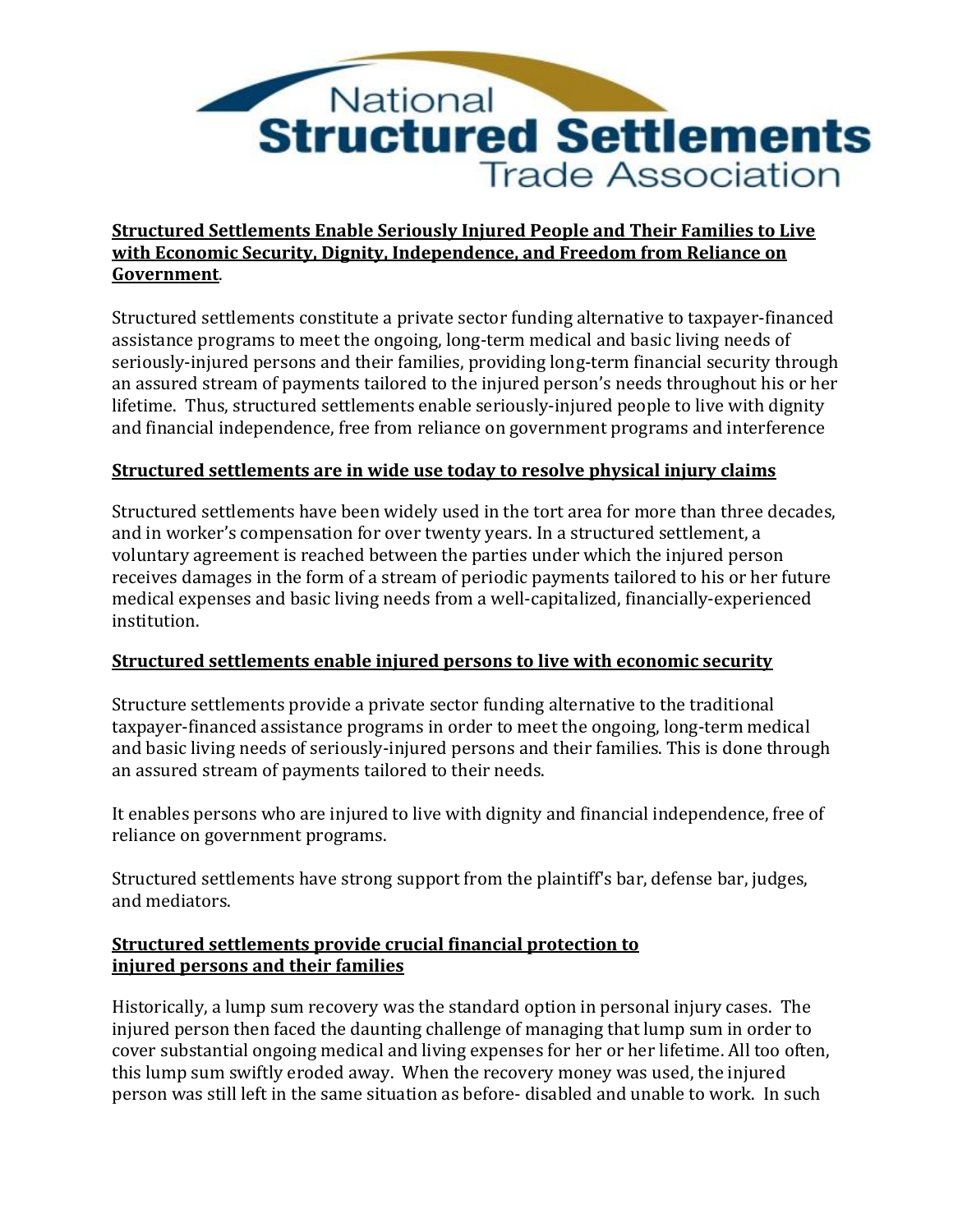cases, responsibility to care for this disabled person fell to Medicaid and public assistance systems.

Structured settlements provide a better approach. A voluntary agreement is reached between the parties generally through their counsel under which the injured person receives damages in the form of a stream of periodic payments tailored to address the future medical expenses and basic living needs of the injured person and his or her family from a well-capitalized, financially-secure institution. This process may be overseen by a court, particularly in minor's cases.

Often, this payment stream is dispersed throughout the individual's lifetime to ensure future medical expenses and basic living needs will be met, and that the injured person will not outlive his or her compensation. In the case of a disabling injury or wrongful death of a bread-winner, the payment stream can be tailored to support the family. For example, the family may have young children to care for at home, with the other spouse unable to return to work or to earn enough to support the family. The payment stream can be tailored to meet the family's specific needs over time, including providing lump sum payments in the future when the children reach college to help fund the cost of their education.

Structured settlements are voluntary arrangements. The injured person has a choice whether or not to take a structured settlement. Generally, about one-third of the injured persons who are offered a structured settlement take it. The other two-thirds take the cash lump sum.

Structured settlements have the strong support of the plaintiff's bar, the defense bar, judges, and mediators.

The Federal government also makes significant use of structured settlements to resolve physical injury claims under the Vaccine Injury Compensation Trust Fund established by section 9510 of the Internal Revenue Code and under the Federal Tort Claims Act. NSSTA estimates that over 50 percent of all Vaccine Injury Compensation Fund claims for the young children suffering physical injuries from vaccines are resolved with structured settlements.

# **In summary, a structured settlement provides these key policy benefits:**

- Protection against premature dissipation by injured persons who usually lack the experience to manage the financial responsibilities and risks of investing a large lump sum to cover a substantial, ongoing stream of medical and basic living expenses for a lengthy period.
- Payout tailored to the day-to-day living expenses and the ongoing medical and financial needs of the injured person and his or her family.
- Payment stream is often for the remainder of the injured person's lifetime, so that the injured person does not outlive his or her compensation, and can be extended to the life of a spouse and to support children in the family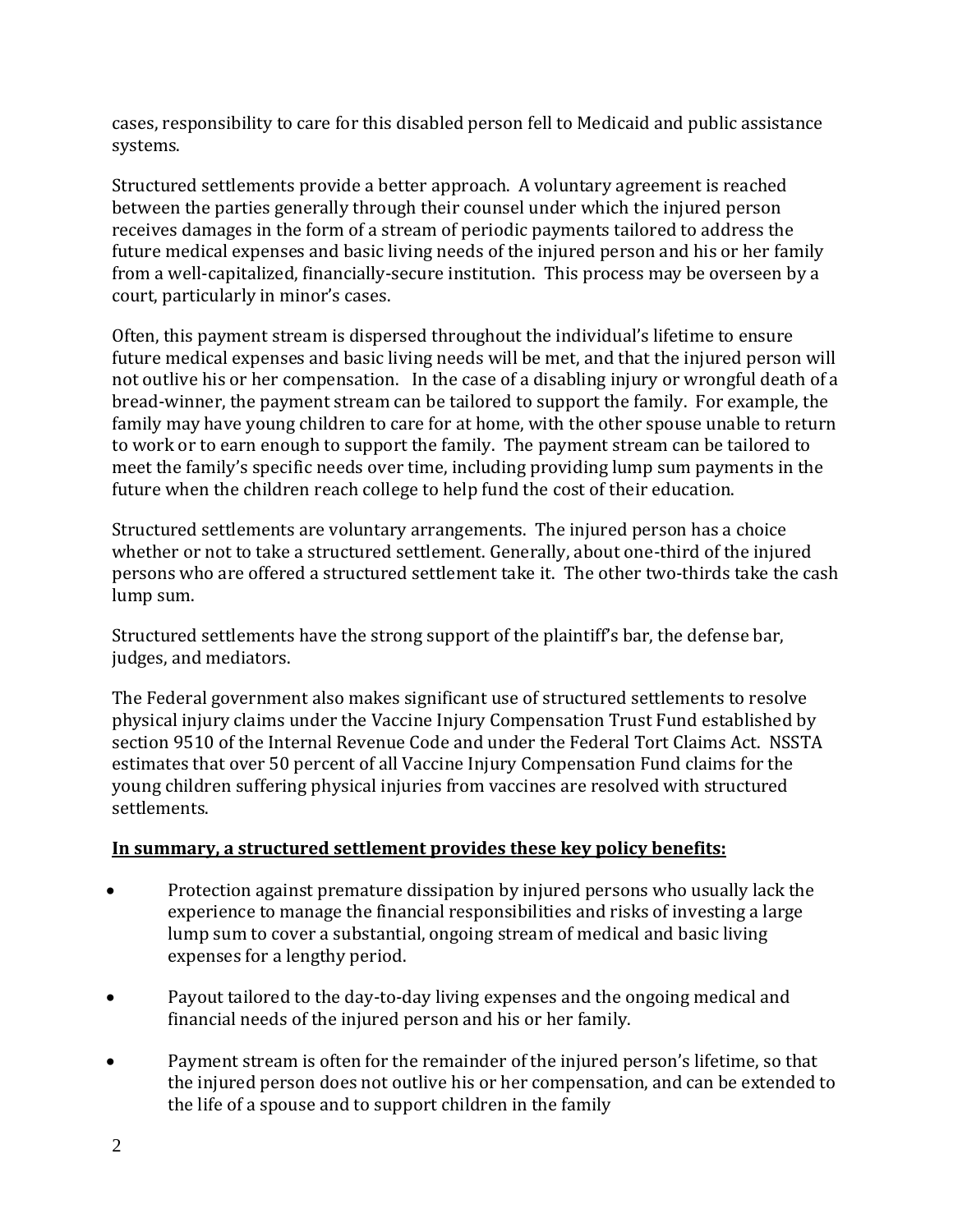• Avoids shift of responsibility for care to taxpayer-financed public assistance programs.

#### **Congress has adopted special tax rules to encourage and govern structured settlements**

For these reasons Congress adopted, with bipartisan support, a series of special tax rules to encourage and govern the use of structured settlements to provide long-term financial security to injured victims and their families. These structured settlement tax rules have worked effectively for the past 35 years.

Under these rules, the full amount of the periodic payments constitutes tax-free damages to the injured person, and the liability to make the periodic payments to the injured person may be assigned by the settling defendant to a structured settlement assignment company that will use a financially-secure annuity to fund the damage payments (I.R.C. §§ 130, 104, 72).

In the Taxpayer Relief Act of 1997, in a provision sponsored by Rep. Clay Shaw (R-Fla.) and Pete Stark (D-Ca.), and co-sponsored by a bipartisan majority of the House Ways and Means Committee and by Sen. Max Baucus (D-Mont.) and Chuck Grassley (R-Iowa) in the Senate, Congress extended the structured settlement tax rules to worker's compensation to cover physical injuries suffered in the workplace.

The Victims of Terrorism Tax Relief Act of 2001, enacted to compensate the victims of the September 11 attack, included a measure championed by Reps. Shaw and Stark along with a broad bipartisan majority of the Ways and Means Committee and with the support of Sens. Baucus and Grassley in the Senate to protect structured settlement recipients from factoring companies which seek to purchase part or all of an injured person's future payments in exchange for a sharply discounted lump sum now. These factoring transactions can jeopardize the long-term financial security of injured persons and their families.

In the "Tax Cuts and Jobs Act of 2017," the House Ways and Means Committee and Senate Finance Committee acted to fully protect the structured settlement tax code provisions— Section 104(a)(2) and Section 130.

The Joint Committee on Taxation staff has estimated that the structured settlement tax rules in Code sections 130 and 72 have a total five-year revenue loss that is "below the *de minimis* amount (\$50 million)" for the fiscal years 2019 through 2023 (Joint Committee on Taxation, *Estimates of Federal Tax Expenditures for Fiscal Years 2019-2023* (JCX-55-19), December 18, 2019. Once again, structured settlements are listed as a de minimus tax expenditure. The entry is on page 16 of the report:

#### *Quantitatively de minimis Tax Expenditures*

*The following tax provisions are viewed as tax expenditures by the Joint Committee staff but are not listed in Table 1 because the estimated revenue losses for fiscal years 2017 through*